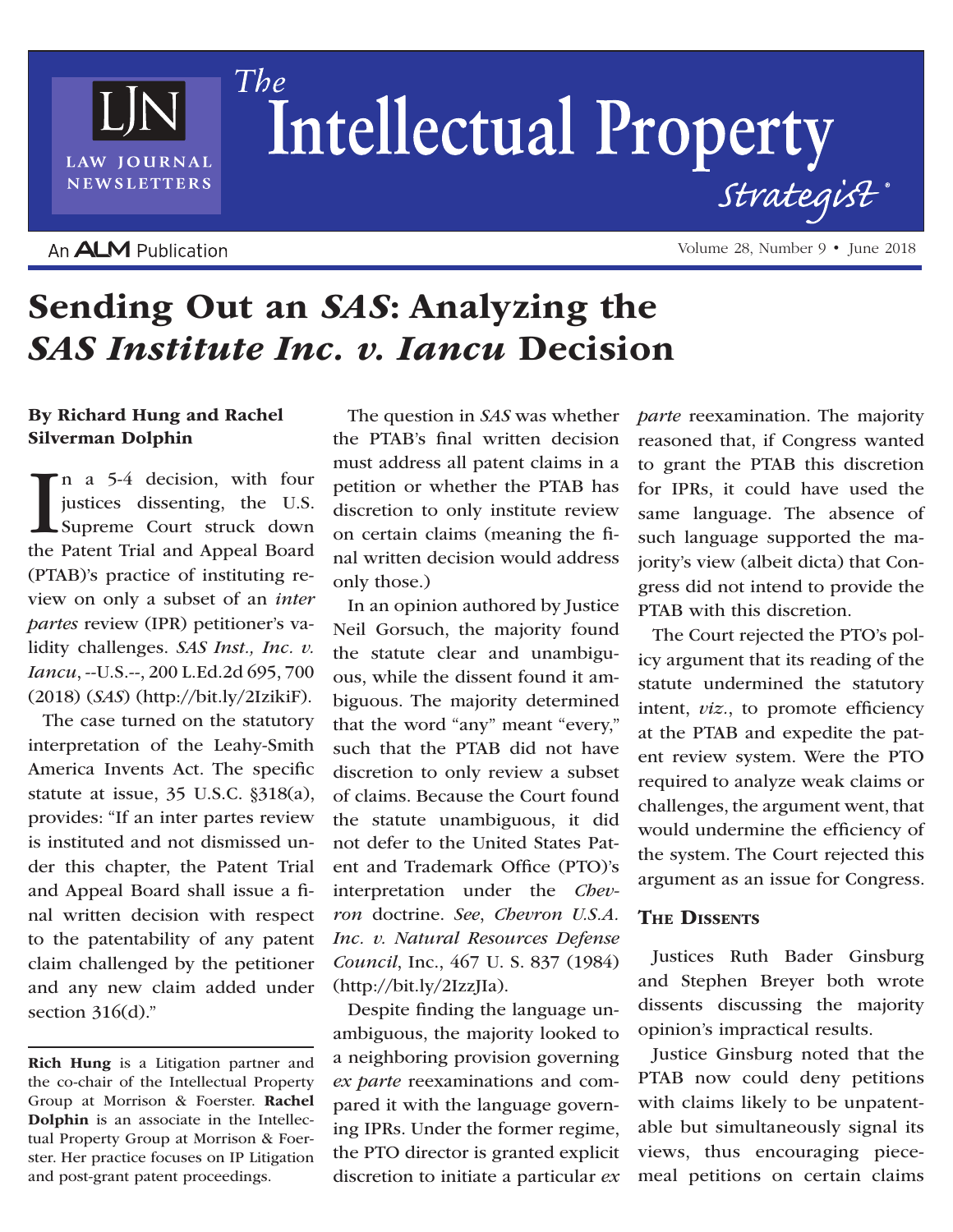or grounds. This process would be more expensive and time-consuming for the parties than the PTAB's prior process of partial institutions. As she succinctly observed: "Why should the statute be read to preclude the Board's more rational way to weed out insubstantial challenges?" *SAS*, 200 L.Ed.2d at 708.

Finding the statute ambiguous, Justice Breyer would have deferred to the PTO's "reasonable" interpretation. *Id*. at 709. He also found the practical results inefficient, in part because the Federal Circuit would have to review a decision on all petitioned claims. Justice Breyer deemed the majority's opinion "anomalous," as the PTAB's decision to institute review is discretionary and nonreviewable, but the Board now must issue a final written decision on all petitioned claims — even ones that are "near frivolous." *Id*. at 713.

## *SAS*'s Impact: Must the PTAB **INSTITUTE ON ALL GROUNDS?**

While *SAS* clarified that the PTAB must either not institute at all or institute on all petitioned claims, an immediate question is what this decision means for challenged claims. Before this case, the PTAB often only instituted on certain grounds raised in the petition. For example, if the petitioner asserted that claim 4 was invalid as anticipated by reference A and was also invalid as obvious by B in light of C, the PTAB might choose only to institute on the obviousness ground. After *SAS*, practitioners wondered

where this practice stood, in large part because of its impact on estoppel.

Some language in *SAS* certainly suggests that the PTAB must institute on all challenged grounds (if any). For example, the majority opinion compared an IPR petition to a civil complaint, saying "the petitioner is master of its complaint and normally entitled to judgment on all of the claims it raises, not just those the decision maker might wish to address." 200 L.Ed.2d at 703. This suggests that the petition controls what grounds the PTAB must consider. But it is important to remember that the statute itself is silent as to grounds; instead, the statute discusses what must happen with "any patent *claim* challenged." 35 U.S.C. §318(a) (emphasis added). Especially given the majority's emphasis on the statute's plain language, *SAS* arguably should be read as limited to claims.

The PTO's initial reaction, however, was more conservative. According to its recent guidance on *SAS*, if it grants review, it will now institute on all claims and all challenged grounds. *See*, "Guidance on the Impact of SAS on AIA Trial Proceedings" (Apr. 26, 2018) (http://bit.ly/2IzAkcS). In a webinar titled "Chat with the Chief" on April 30 (http://bit.ly/2IzFl54), the PTO confirmed that this means it will institute on and consider all challenges in a petition, at least for now. But the PTO was ambivalent as to whether *SAS* compelled this approach, noting instead that the PTO believed it was the best one.

## How Does This Decision Affect Estoppel and Stay MOTIONS?

The practical considerations regarding estoppel and stays are many. For example, if a defendant challenges all claims, will it essentially be waiving its invalidity case in the district court? Should a defendant challenge fewer claims to limit its estoppel perspectives in district court? If a defendant does so, will that weaken its argument for a stay pending IPR? On the flip side, as the PTAB now must institute on all requested claims (if at all), can defendants strengthen the arguments for a stay if defendants challenge all claims asserted in the district court?

The estoppel effects of the PTAB's final written decision will likely force patent challengers to rethink their IPR strategies. A petitioner is estopped from re-asserting invalidity defenses that were raised, or reasonably could have been raised, in the IPR proceedings. 35 U.S.C. §315(e)(2). While, previously, a petitioner could assert a particular invalidity ground in the district court proceeding if the Board did not institute on it, now the petitioner will be estopped from making such arguments. It may behoove patent challengers not to file questionable IPRs, or at least questionable claims, as putting on an invalidity case is an important part of most defendants' district court strategies.

## WILL INSTITUTION DECISIONS CHANGE?

Some practitioners note that PTAB institution decisions may